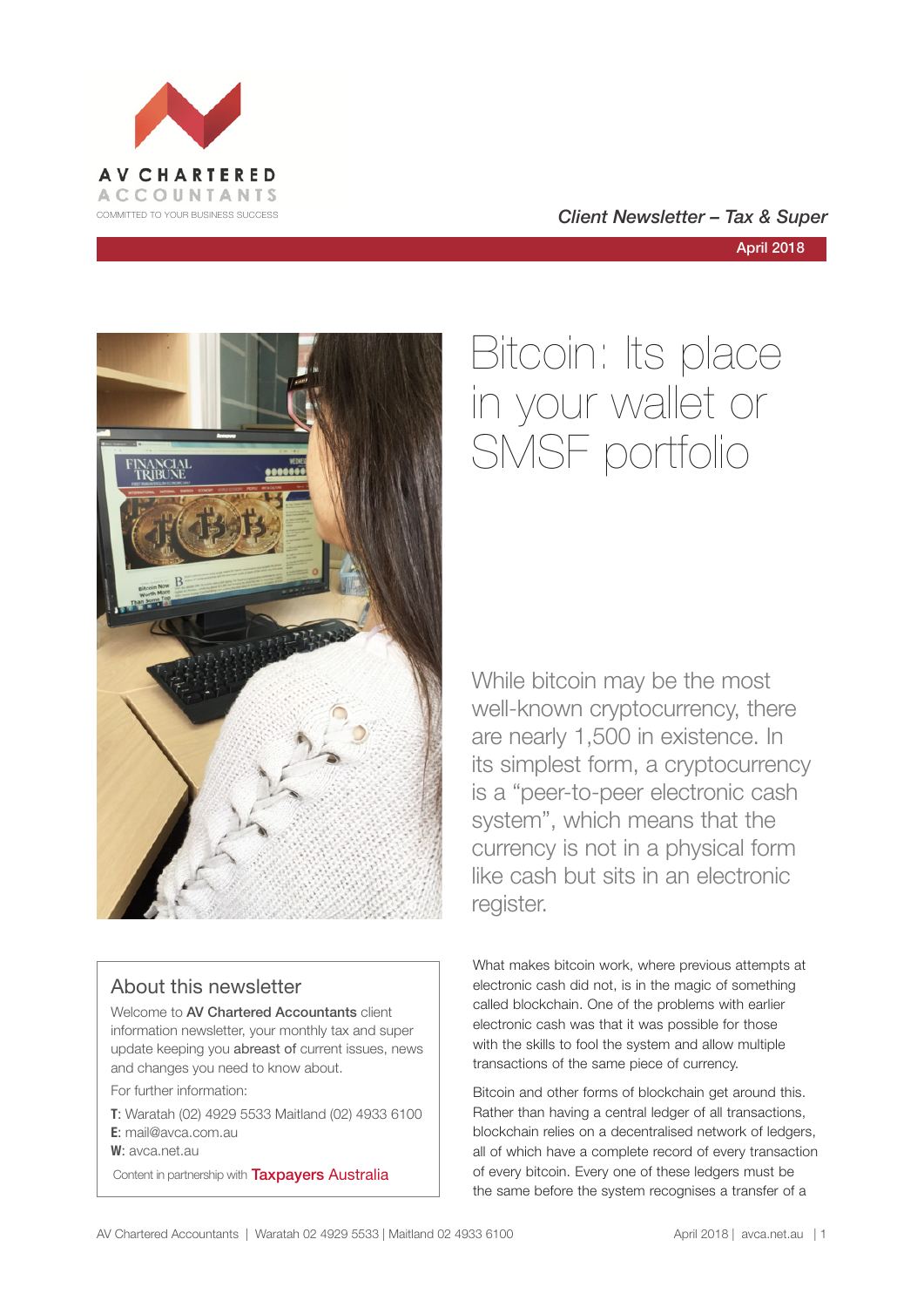#### Bitcoin: Its place in your wallet or SMSF portfolio *cont*

bitcoin or part thereof. There is extensive cryptography to secure the transactions.

As a digital currency, bitcoins are sent and received via digital addresses. The system uses public key cryptography to make and verify digital signatures used in bitcoin transactions. Users are assigned a private access key enabling access to bitcoins stored in a digital wallet. Users are able to transfer money without utilising centralised banks and third-party payment channels.

To further enhance the system, there is a permanent limit on the number of bitcoins that will ever be created. This ensures that the value of the bitcoin isn't destroyed by the electronic equivalent of just printing money. The consequence of this however is that bitcoins are scarce. As we know, if a commodity is scarce but in demand, the value of that commodity will increase, as we have seen with bitcoin and other cryptocurrencies.

The problem this creates though is that the commodity can be used for speculative purposes, which isn't bad when you buy low and sell high but can be very damaging in a boom-and-bust scenario.

The other thing about bitcoin and the like is that ownership can be relatively anonymous, with the ability to hide transactions from governments and regulators. For this reason it is favoured by crime syndicates, money launderers and terrorist networks (and the odd white collar criminal too). It is this element that has bought cryptocurrencies to the attention of regulators and why they may in the future be subject to regulation.

## Tax and bitcoins

Cryptocurrency in Australia had until recently been subject to what was labelled "double taxation". Legislation affective from July 1, 2017 aligned the goods and services tax (GST) treatment of digital currency with money. Before this, anyone using cryptocurrency as payment effectively paid GST twice — once when buying the bitcoin and again on its use in exchange for goods and services subject to GST.

The ATO deems bitcoin to be neither money nor foreign currency, but also holds that it can be regarded as an asset for capital gains tax (CGT) purposes.

As far as conducting transactions with bitcoin, the ATO states that it views such transactions as akin to barter arrangements.

In conducting a business transaction therefore, the same process would be followed as when, for example, receiving a non-cash consideration under a barter transaction, with the consideration recorded at fair

market value. This can be obtained from a reputable bitcoin exchange. For individuals, when buying items online for personal use or consumption, there is generally no income tax or GST implications. Any capital gain or loss realised by disposing of bitcoin is generally disregarded (as a personal use asset), provided the value of the bitcoin is less than \$10,000.

ATO advice is that certain records should be kept for any bitcoin transactions, including:

- the date of the transactions
- the amount in Australian dollars (which can be taken from a reputable online exchange)
- what the transaction was for
- who the other party was (even if it's just their bitcoin address).

### SMSF investment

The dramatic rise in value (and then fall) of bitcoin and other cryptocurrencies has sparked interest among SMSF trustees on its potential as an investment, particularly in a marketplace of low-interest rates, erratic sharemarkets and an easing in property value.

But its relatively short history makes it hard to predict, and there is uncertainty what (if any) regulation will be placed on it. There are also uncertainties on how to manage cryptocurrencies within the tightly regulated SMSF space.

The ATO has made it clear that, at the moment, it cannot stop an SMSF investing in a cryptocurrency like bitcoin. There is no specific prohibition in the relevant legislation, and it is permissible as long as it meets the other rules for investment. But this does not mean there are no pitfalls for SMSF trustees.

The first thing a trustee or administrator must do is to check the trust deed. As it is a relatively new investment vehicle few, if any, trust deeds will deal with it directly, and may need amending.

It will also be necessary to review the investment strategy. Bitcoin is volatile, and in its short history there have been many booms and just as many busts. Therefore bitcoin only suits those investment strategies that are prepared to take risks. As it pays no income and is subject to wide variation, it is also unlikely to be suitable for fund members in or near retirement phase.

Another thing to realise with cryptocurrencies is that they have no physical assets backing them  $up$  - if they fail, you lose everything. They are only as valuable as someone is willing to pay for them, which also makes them particularly hard to value.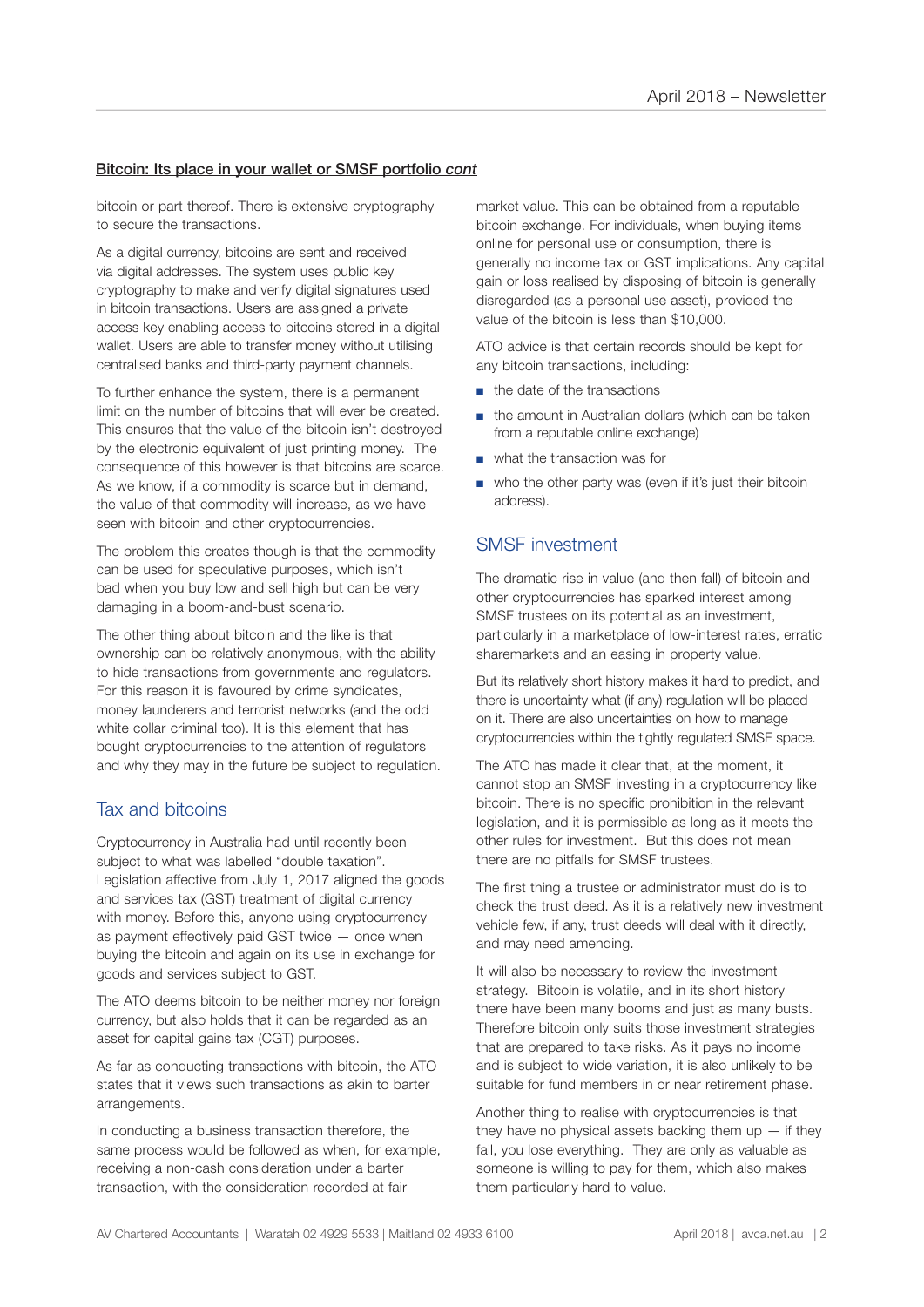#### Bitcoin: Its place in your wallet or SMSF portfolio *cont*

Given the electronic nature of cryptocurrencies, there is a need to ensure that there is a clear separation between the fund's assets and those of trustees. Thus, if you have both personal and SMSF investments in bitcoin, they need to be clearly separated. The ATO has highlighted this as an issue of concern, and something they will look out for when reviewing SMSFs with cryptocurrency investments.

One advantage though of cryptocurrencies is that all transactions are recorded. Therefore they can be checked by auditors (and regulators), however it is advisable to also keep a written note of all transactions including buying and selling prices and dates.

A new issue of concern for SMSFs that invest in bitcoin is that given the wide fluctuations in value, a fund may unwittingly breach the transfer balance cap of \$1.6

million and have to wear the headaches and restrictions that breaching the cap brings, in particular if other contributions have been made to the fund.

Both the ATO and ASIC have issued a warning to SMSFs investing in cryptocurrencies. They are a highly speculative investment and not recommended for those who are not willing to make riskier investments. There is little long-term history of their performance, so it is difficult to understand how they will perform over time.

Having said that, there is nothing currently preventing an SMSF from investing in cryptocurrencies like bitcoin. Just make sure you do your homework and are prepared for the risk they present. Also, be aware that while at the moment they are lightly regulated (if at all) this is unlikely to be the case long term.  $\blacksquare$ 

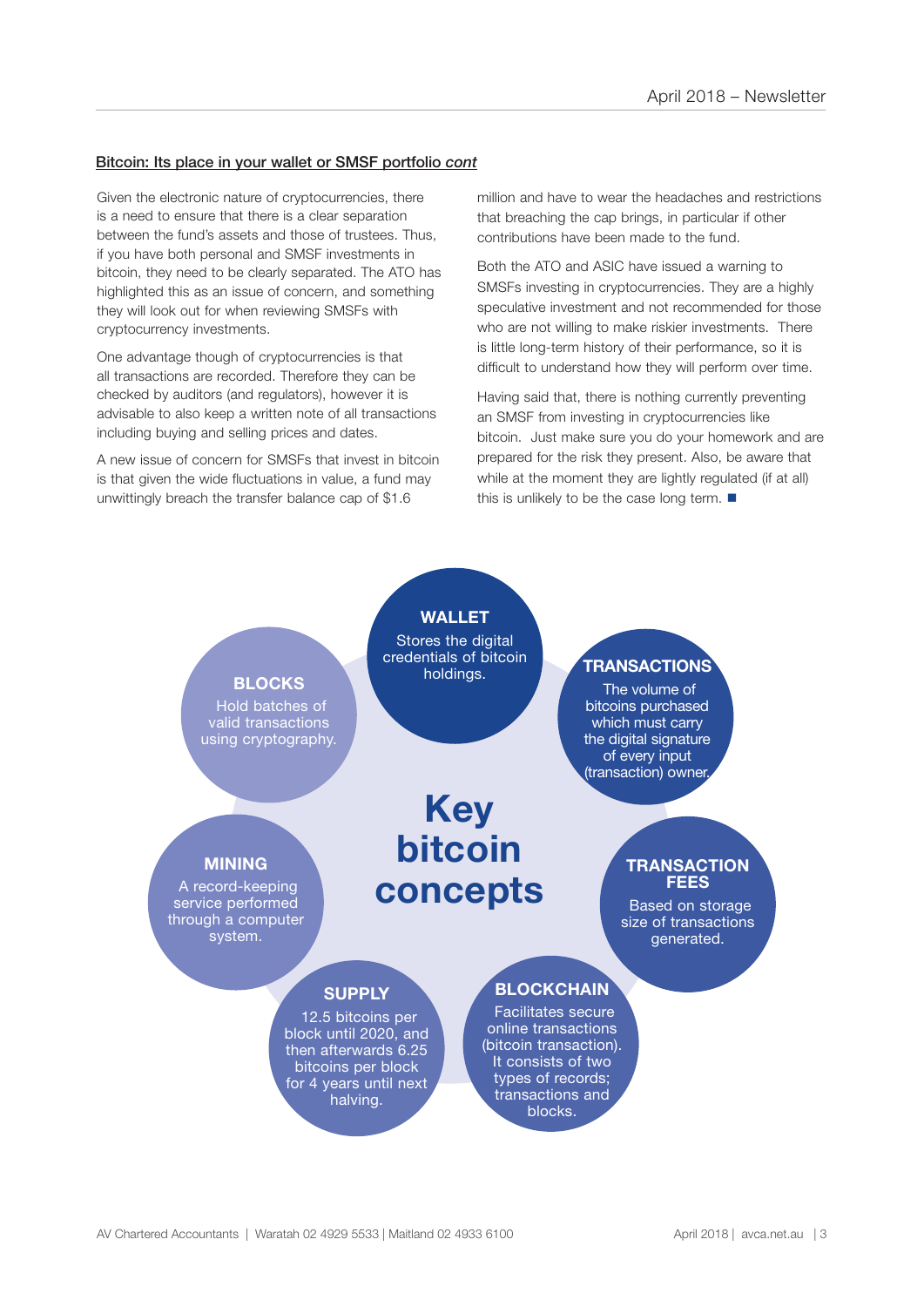

# **SMSF commutation requests:**  How to get the green light from the ATO

The ATO has issued guidance on its approach to commutation requests, which is an essential piece of information for SMSF trustees because it explains which commutation requests will not be subject to an ATO review. With recently introduced superannuation rules now in effect (from 1 July 2017), superannuation members with income streams that are valued in excess of \$1.6 million will need to commute the excess by 30 June at the latest in order not to exceed their transfer balance cap.

# **Commutations: brief overview**

The term "commutation" is not defined in either income tax acts or superannuation law. Consequently, it takes its natural meaning in the context in which it appears.

A superannuation income stream ceases when a request from a member to fully commute their entitlements to future superannuation pension payments (in exchange for an entitlement to a lump sum) takes effect.

Such a request becomes effective as soon as the trustee's liability to pay superannuation income stream benefits to the member is substituted with a liability to pay that member a superannuation lump sum.

## **Commutation requests affected**

All of the following conditions must be satisfied in relation to such commutation requests:

- A method is specified in the request that allows an exact calculation of the amount to be commuted
- The superannuation income stream, which will be subject to the commutation, is specified. If there are more than one income streams subject to commutation, the order of priority in which the commutations will occur must be stated
- The request is not in conflict with a similar commutation request that was accepted by a different superannuation fund.

A possible method to determine the amount to be commuted is to compare the account balance on 30 June to the transfer balance cap of \$1.6 million. The difference, if any, would be the amount to commute.

The amount of the commutation is required to be worked out by the trustee of the SMSF, and reflected in the SMSF's financial accounts for the year ended 30 June, no later than the due date of the SMSF's annual return.

# **Commutation requests must be non-revocable**

A further warning from the ATO is that the trustee should not be able to revoke the acceptance to commute the amount. If the agreement to commute or the governing rules of the superannuation fund allowed discretion for either the member or the trustee of the SMSF to revoke the agreement, it would be questionable whether a valid commutation had in fact been made.

## **Certainty of the commutation requests**

In order for the commutation request to be valid under the ATO's guidelines, it must not be subject to the discretion of the fund's trustee or a member at a later date. Likewise, the commutation request must not be dependent on certain events occurring in the future.

*continued on page*  $6 \Rightarrow$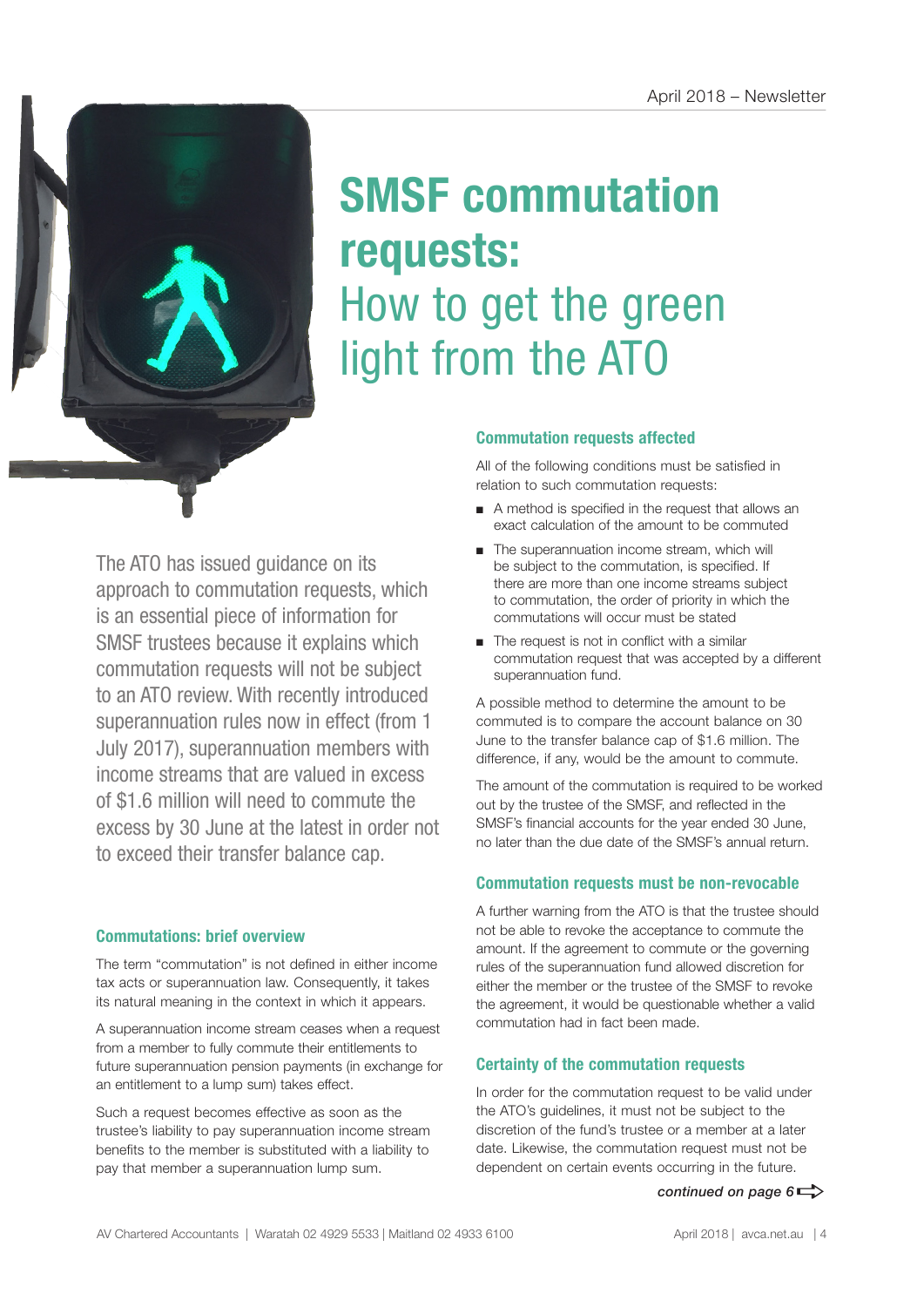# **7** Duties and taxes when you buy online from overseas

Items that you buy over the internet from an overseas source are generally required to abide by the same rules and screening processes that apply to any other "import". Also the usual duties or taxes should apply.

Customs duties are regulated by the Department of Home Affairs (a recently formed body from December 2017, which now oversees the Australian Customs Service as well as Immigration and Border Protection).

Relevant facts to keep in mind include:

- For goods that are worth \$1,000 or less, there are at the present time no duties, taxes or charges to pay (however see below\*).
- For goods that are worth more than \$1,000, you are generally required to fill out a special form called an Import Declaration, and pay duties, taxes and charges.
- You will need to pay duties and taxes on some goods (like tobacco or alcohol) regardless of their value.
- Certain types of goods are not allowed to be brought into Australia, such as firearms, or else need special permits.

The Department of Home Affairs may screen, x-ray or examine your goods just like any other imported items to make sure the goods are allowed into Australia. The Department of Agriculture may also need to clear and inspect items before they can be delivered to you.

#### THERE CAN BE A COST

How much the goods are worth, and how they arrive in Australia, will determine how the Department of Home Affairs clears them for delivery to you and what duty, taxes and charges may apply.

Sometimes goods bought over the internet, even from an Australian company, may be sent to you directly from overseas. However this means that you may still have to pay import duty and taxes when this happens.

## GOODS WITH A VALUE OF \$1,000 OR LESS

At present, you do not have to pay duty and taxes on goods (excluding tobacco, tobacco products and alcohol) with a value of less than \$1,000. These are called low value imports (but see note\* at right).

If these goods arrive in Australia by air or sea cargo, they generally must be accompanied by a "selfassessed clearance" declaration. This will generally be taken care of by the cargo company, and there is no charge for this declaration. Goods arriving by post do not require such a declaration.

#### GOODS WITH A VALUE OF MORE THAN \$1,000

To import goods with a value of more than \$1,000, you may be required to make an "import declaration", which provides information about the items being brought into the country, including that GST has been applied. There is a processing charge for making an import declaration, and you will also be required to pay the duty and taxes for your goods.

Depending on the number of goods you plan to bring into Australia, you may wish to use the services of a licensed customs broker to help you import your goods.

#### PAID CUSTOMS DUTY BUT CHANGED YOUR MIND?

Unfortunately "a change of mind", or "they don't fit", or simply "I don't like them" is not a customs duty refund circumstance under the legislation. However as an alternative option, if you go on to export the previously imported goods, subject to certain conditions, you may be entitled to a drawback of the duty paid.

*continued on page*  $6 \Rightarrow$ 

\*GST is to be extended to low ivalue imports from 1 July 2018. Also at the time of writing Home Affairs has issued a proposal to apply a levy, estimated to be around \$5, to low value imports. The levy is to offset costs of bio-security and other screening for the roughly 40 million low value parcels entering Australia each year, which is expected to keep increasing.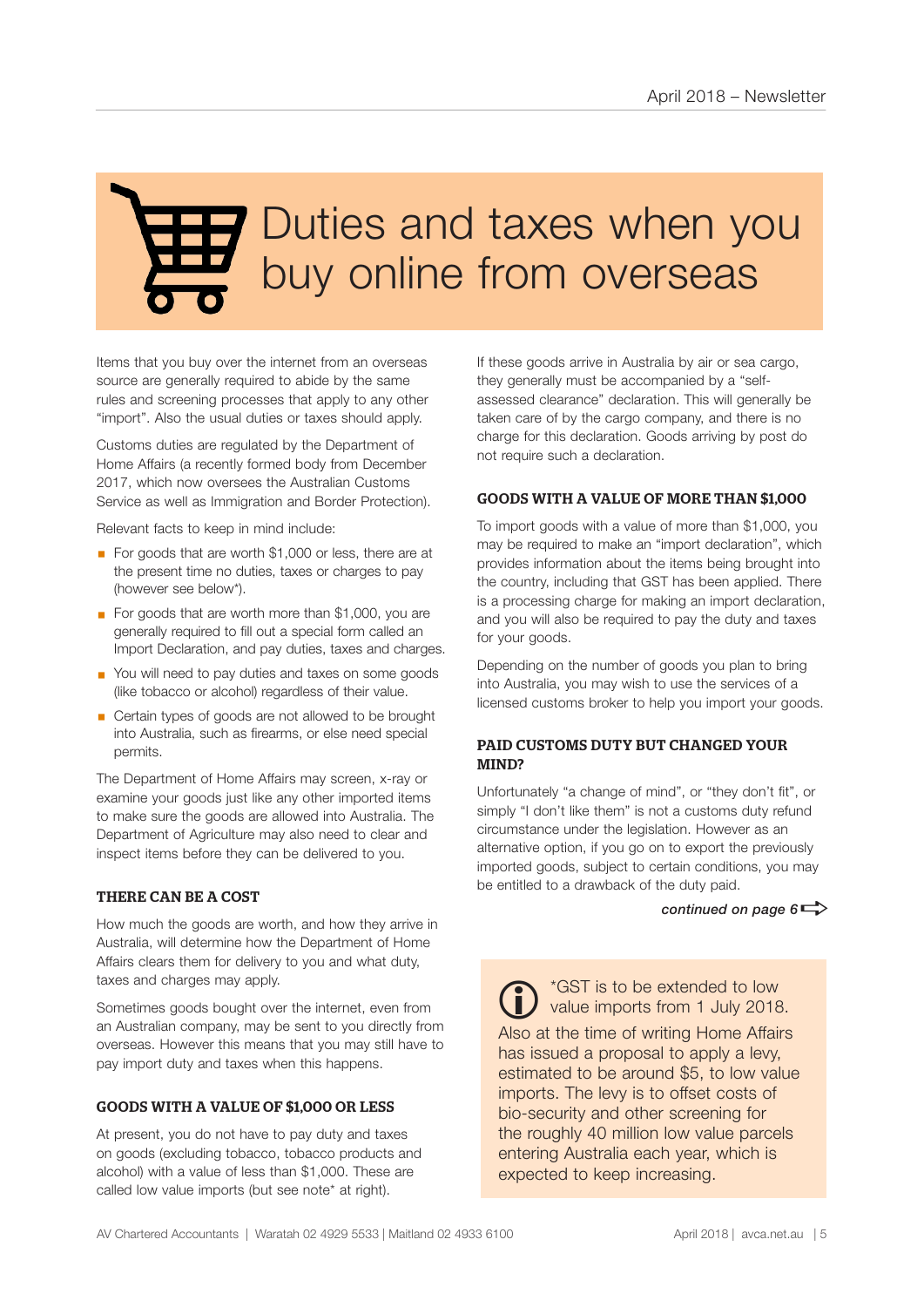# Duties and taxes when you buy online from overseas *continued from previous page*

#### BEFORE YOU BUY ONLINE

Gas and electrical goods that do not meet Australian safety and technical standards may be a serious safety risk. Those for sale online from overseas may not meet Australia's standards. Some goods, like barbeques and personal grooming items, may not be able to be modified to meet the Australian standards.

If you buy pirated or counterfeit items, you are buying a flawed product and supporting an illegal trade that could involve serious criminal activity and harm. In some cases, Customs and Border Protection will seize imported pirated and counterfeit goods.

#### ALCOHOLIC BEVERAGES, TOBACCO AND TOBACCO PRODUCTS

If you import alcoholic beverages, tobacco or tobacco products by mail with a value equal to or less than \$1,000, Home Affairs will send you an invoice advising the duty and taxes payable. You need to pay this invoice before your goods will be delivered to you.

If the goods have a value of more than \$1,000 you must lodge an import declaration.

If you choose not to pay for the duty and GST on the alcohol products within 30 days of the payment advice, the goods may be returned to sender.

If you choose not to pay the duty and taxes on the tobacco or tobacco products within 30 days of the invoice, the goods will be treated as abandoned and will be destroyed (tobacco or tobacco products cannot be returned to sender).  $\blacksquare$ 



If relevant, ask this office for more information on the Duty Drawback i Scheme.

#### SMSF commutation requests *continued from page 4*

The ATO also gives an example of an ineligible commutation request. In this hypothetical case, the member specifies an amount to be commuted that is the excess amount over the member's transfer balance cap, taking into account all superannuation income streams the member has in multiple funds, and the member providing a similar request to commute to a trustee of a different fund.

In this situation, neither request specifies a methodology that allows the precise quantum of the amount commuted to be calculated. The amount to be commuted under each request is dependent on the amount to be commuted under the other request.

#### **EXAMPLE (adapted from ATO guidelines)**

On 1 May, Diane has the following two superannuation interests supporting superannuation income streams in SMSF X:

- superannuation income stream A valued at \$100,000
- superannuation income stream B valued at \$1,200,000.

Diane also has a superannuation interest supporting a superannuation income stream in large APRA Fund Y valued at \$800,000 on 1 May.

Diane requests the trustee of SMSF X in writing to commute amounts on 30 June in excess of \$1.6 million based on the value of all of her superannuation interests supporting her superannuation income streams. This includes the value of her superannuation interest supporting her superannuation income stream in APRA Fund Y. The trustee of the SMSF X accepts the request, which is documented.

The amount of the commutation is worked out by the trustee of her SMSF and is reflected in the SMSF's financial accounts for the year ended 30 June by the due date of the SMSF's annual return for the financial year. The amount of the commutation takes into account the value of Diane's superannuation interest in APRA Fund Y.

According to rules, the ATO will not review the commutation provided that:

- the commutation request specifies the superannuation income streams that will be subject to the commutation within SMSF X and the order in which the superannuation income streams will be commuted, and
- Diane has not entered into a similar agreement with APRA Fund Y.

Diane will need to advise the trustee of SMSF X of the value of her interest supporting her superannuation income stream in APRA Fund Y as at 30 June in order to calculate the amount to be commuted from the superannuation income stream(s) in SMSF X.  $\blacksquare$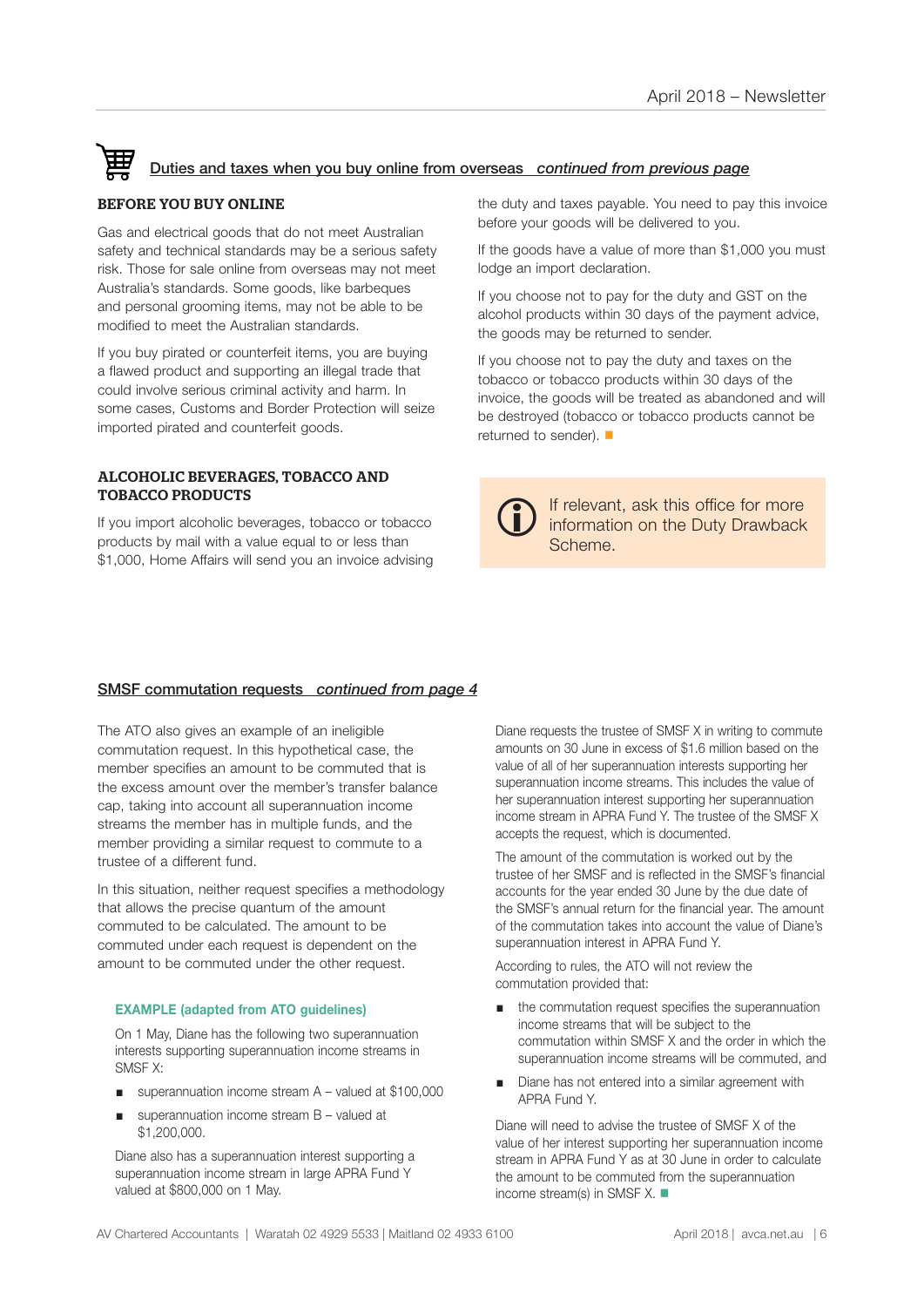

Airbnb is one of many examples of the "sharing economy" — connecting buyers (users) and sellers (providers) through a facilitator that usually operates an app or a website. Airbnb acts as this facilitator by allowing individuals, referred to as "hosts", to rent out a room of their house or their whole house for a shorttime basis via its online platforms.

While the focus here is on Airbnb, the tax concepts outlined could be applied in a more general sense to anyone seeking to rent out a part of their home, whether through Gumtree, Realestate.com.au, Flatmates.com.au and so on.

The tax issues raised relate to hosts who:

- own their own home
- live in it full time, and
- want to generate some dollars by putting up an identifiable area of their home for rent.

As a host, the three major tax considerations that you need to be aware of are rental income, rental expenses, and capital gains tax.

### **RENTAL INCOME**

The main question hosts need to ask themselves here is whether a commercial amount of rent is being charged. Generally, where a room is advertised for rent at market rates to the general public through Airbnb (or a similar online directory, but we'll use Airbnb as the generic term) the arrangement is likely to be at "arms-length" and hosts would be required to declare their rental income.

#### **RENTAL EXPENSES**

Where the rental arrangement is at "arms-length" and income is declared, hosts would be entitled to tax deductions for expenses incurred in deriving that rental income.

Expenses incurred by hosts can be split into three categories:

- Expenses that are directly associated with the rented area – deductible in full.
- Expenses that relate to shared areas apportionment required.
- Expenses that relate to the host's private area only  $$ not deductible.

Depreciation on furniture purchased for use in the rented room is a good example of an expense that is directly associated with the rented area of the host's home, and would be deductible in full.

Some examples of other expenses that may be deductible in full include:

- commercial cleaning of a rented area
- repairs and maintenance
- professional photography for the listing, and
- host service fees charged by Airbnb.

Where there are expenses that relate to the entire property, apportionment is required. The ATO has indicated that floor space can be used as a general approach for apportioning expenses.

#### *continued overleaf*  $\Rightarrow$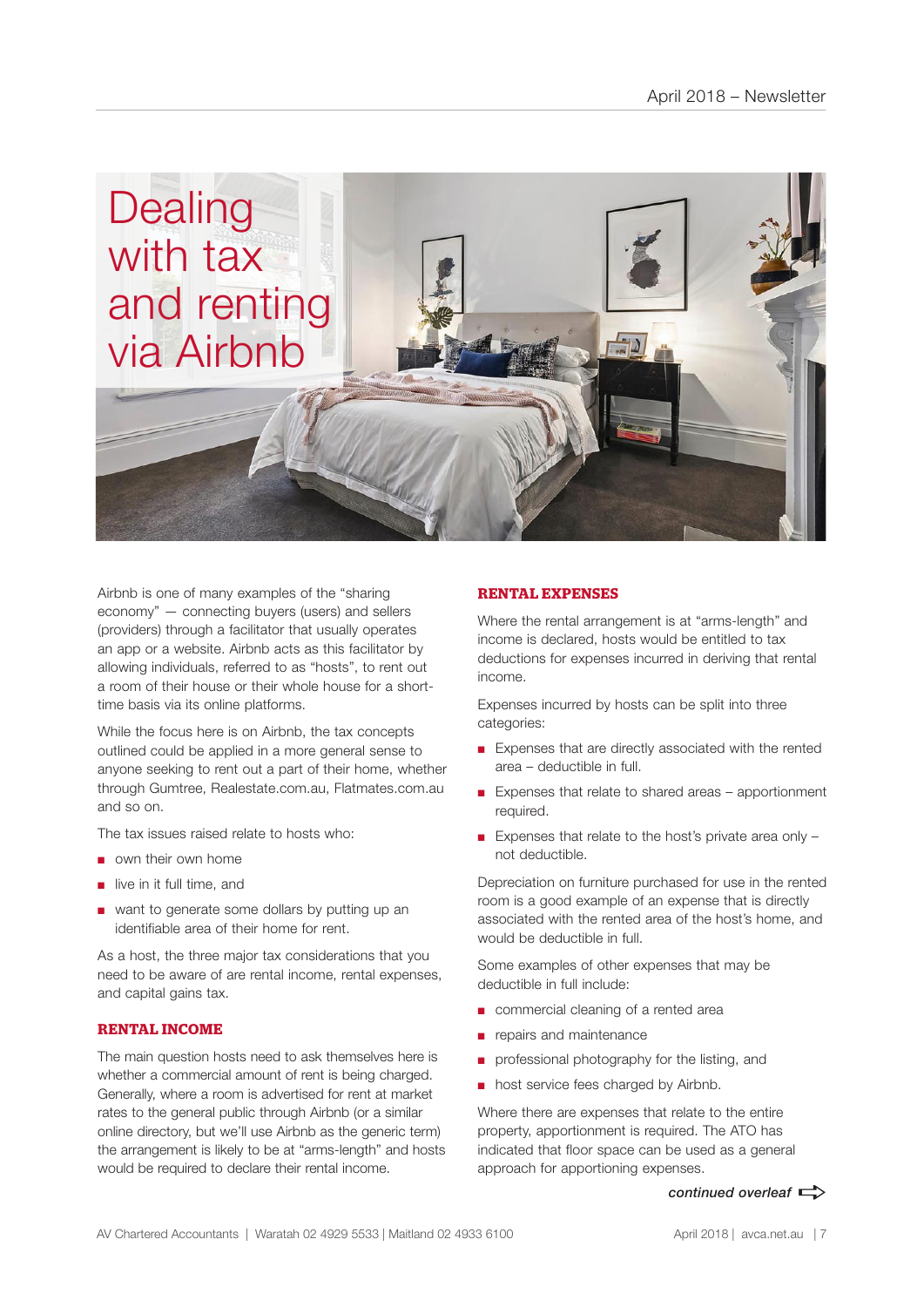### Dealing with tax and renting via Airbnb *continued*

Some examples of expenses that relate to the entire property and may be deducted in this way include:

- mortgage interest
- council rates
- utilities, and
- insurance.

It is important to note that where capital works are undertaken in relation to the property, capital works deductions are generally not available to hosts, as they are also using the property for their own residential accommodation.

Expenses that relate to shared areas can be apportioned based on access. In regard to using floor space as an indicator, if say one tenant and one host had equal access to shared areas, the host could therefore claim for 50% of these expenses.

Examples of expenses that relate to shared areas only, and may be deductible in this way, include:

- depreciation on furniture and appliances located in shared areas
- internet, and
- cable TV.

One final thing to note in relation to expenses is that they are only deductible where an area of the house is either actually rented out, or genuinely available for rent. For example, where a room in the host's home is only available for rent for 90 days a year, say while a housemate is away, then only the portion of rental expenses that were incurred during that 90-day period would be deductible and further apportionment may be required.

## **CAPITAL GAINS TAX**

In general terms, the sale of an individual's primary residence is CGT-free under the main residence exemption if the dwelling was their main residence for the entire time they owned it, and it was not used to produce assessable income.

However as hosts are renting out a portion of their home on Airbnb, they are using a portion of it to produce assessable rental income and therefore would only be eligible for a partial main residence exemption. This means that hosts may be taxed on a portion of any capital gain realised upon the sale of their main residence.

Remember that "pre-CGT" assets (bought before 20 September 1985) are not subject to CGT, regardless of whether they are used to derive rental income.

#### **DEALING WITH A POST-CGT MAIN RESIDENCE**

The below scenarios assume the following:

- the host purchased their home post-20 September 1985 (and therefore may be subject to CGT on the sale), and
- the host would have been eligible for the main residence exemption from the time that they purchased their home until the time that they started renting out a portion of their home.

A basic scenario would be one in which a host rented out the same part of their home from the time that they purchased it until the time that they sold it. In this case, the part of the home used to produce assessable income would be subject to CGT and the private portion of the home would be CGT free under the main residence exemption. As with expenses, an apportionment based on floor space may be used to determine the portion of the property that is subject to CGT.

A more common scenario may be where the host began renting out a part of their home some time after moving in. Calculations under this scenario can differ depending on whether the host first began using their home to produce income before or after 7.30pm on 20 August 1996.

The reference "first used to produce assessable income" would generally be the first time a host rented a part of their home out (whether on Airbnb or otherwise). However, if the host had previously used part of their home as a home office or workshop at some time in the past, it may actually be that time that the home was "first used" to produce assessable income.

#### **Pre-20 August 1996 property**

Where the host first used their home to produce assessable income prior to 7.30pm on 20 August 1996, they would need to calculate the portion of the ownership period in which they used the entire house for private purposes and the portion in which they were renting part of the house out.

Purchased: 1 July 1991 (used 100% for private purposes)

First rented a portion of house: 1 July 1995 (30%) of total floor space apportioned to tenant) Sold: 1 July 2012

Total days house was owned: 7,671

Total days portion was rented out: 6,210 Gain on sale: \$100,000

**Calculation:**  $$100,000 \times 6,210/7,671 \times 30\% =$ \$24,286 gross capital gain.

AV Chartered Accountants | Waratah 02 4929 5533 | Maitland 02 4933 6100 April 2018 | avca.net.au | 8